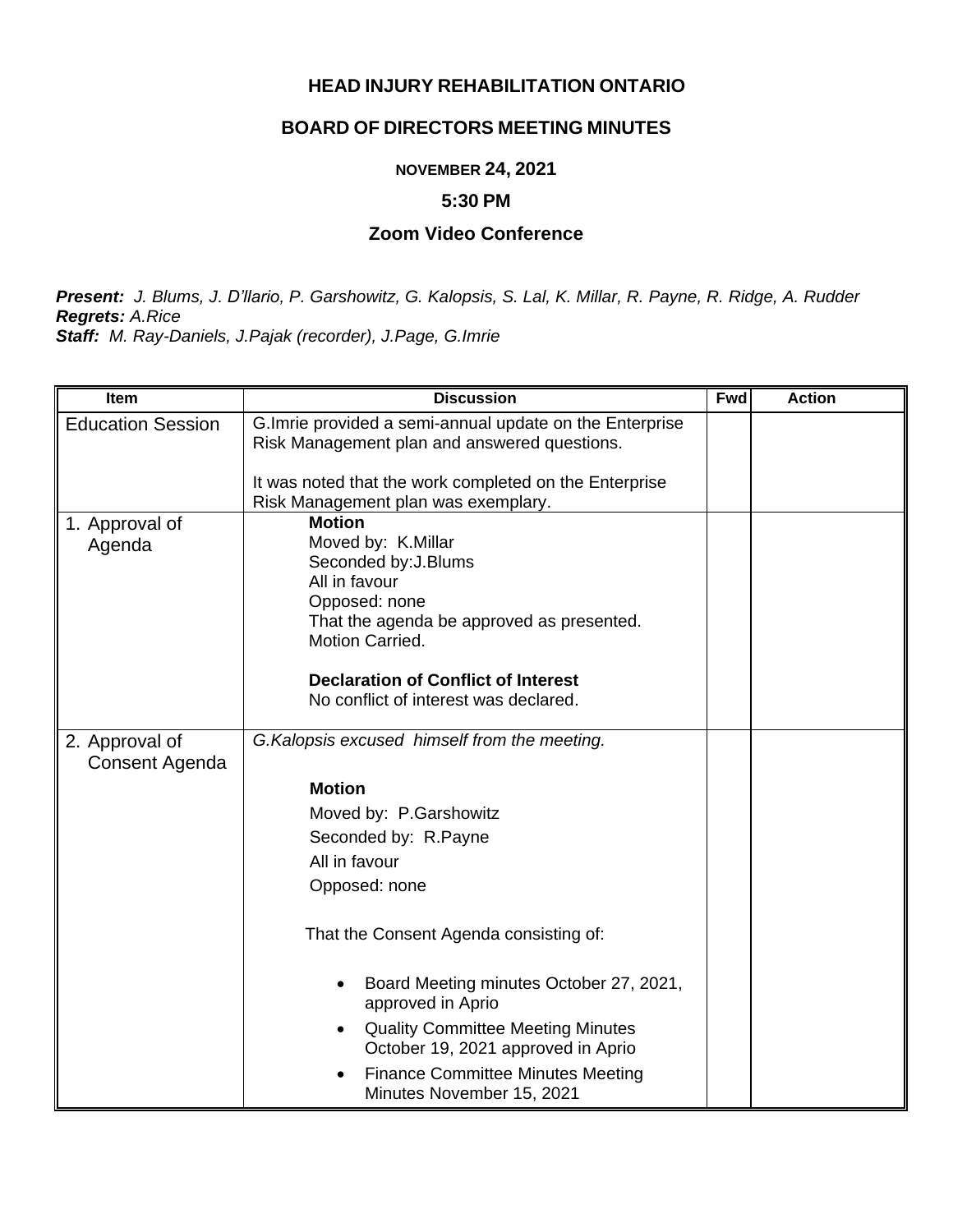| Item                | <b>Discussion</b>                                                                                                                                                                                                                                                                                                                                                                                                                     | <b>Fwd</b> | <b>Action</b> |
|---------------------|---------------------------------------------------------------------------------------------------------------------------------------------------------------------------------------------------------------------------------------------------------------------------------------------------------------------------------------------------------------------------------------------------------------------------------------|------------|---------------|
|                     | be approved as presented and voted in Aprio.                                                                                                                                                                                                                                                                                                                                                                                          |            |               |
|                     | Motion Carried.                                                                                                                                                                                                                                                                                                                                                                                                                       |            |               |
| 3. Business Arising | 3.0.1 Annual Work Plan<br><b>Motion</b><br>Moved by: J.Blums<br>Seconded by: A.Rudder<br>All in favour<br>Opposed: none<br>That the Annual work plan be approved as<br>presented<br>Motion Carried.                                                                                                                                                                                                                                   |            |               |
| 4. New Business     | 4.0.1 Board Calendar 2022 and Board Education<br><b>Session</b>                                                                                                                                                                                                                                                                                                                                                                       |            |               |
|                     | <b>Motion</b><br>Moved by: K.Millar<br>Seconded by: R.Payne<br>All in favour<br>Opposed: none<br>That the Board Calendar for 2022 and Board<br>Education session calendar for 2022 be approved<br>as presented<br>Motion Carried.<br>4.0.2 Governance Policy: Policy Committees<br><b>Motion</b><br>Moved by: K.Millar<br>Seconded by: A.Rudder<br>All in favour<br>Opposed: none<br>That the Governance Policy: Policy Committees be |            |               |
|                     | approved as presented.<br>Motion Carried.                                                                                                                                                                                                                                                                                                                                                                                             |            |               |
|                     | 4.0.3 Governance Policy: The Role of the Board<br><b>Member</b>                                                                                                                                                                                                                                                                                                                                                                       |            |               |
|                     | <b>Motion</b><br>Moved by: J.D'llario<br>Seconded by: R.Ridge<br>All in favour<br>Opposed: none                                                                                                                                                                                                                                                                                                                                       |            |               |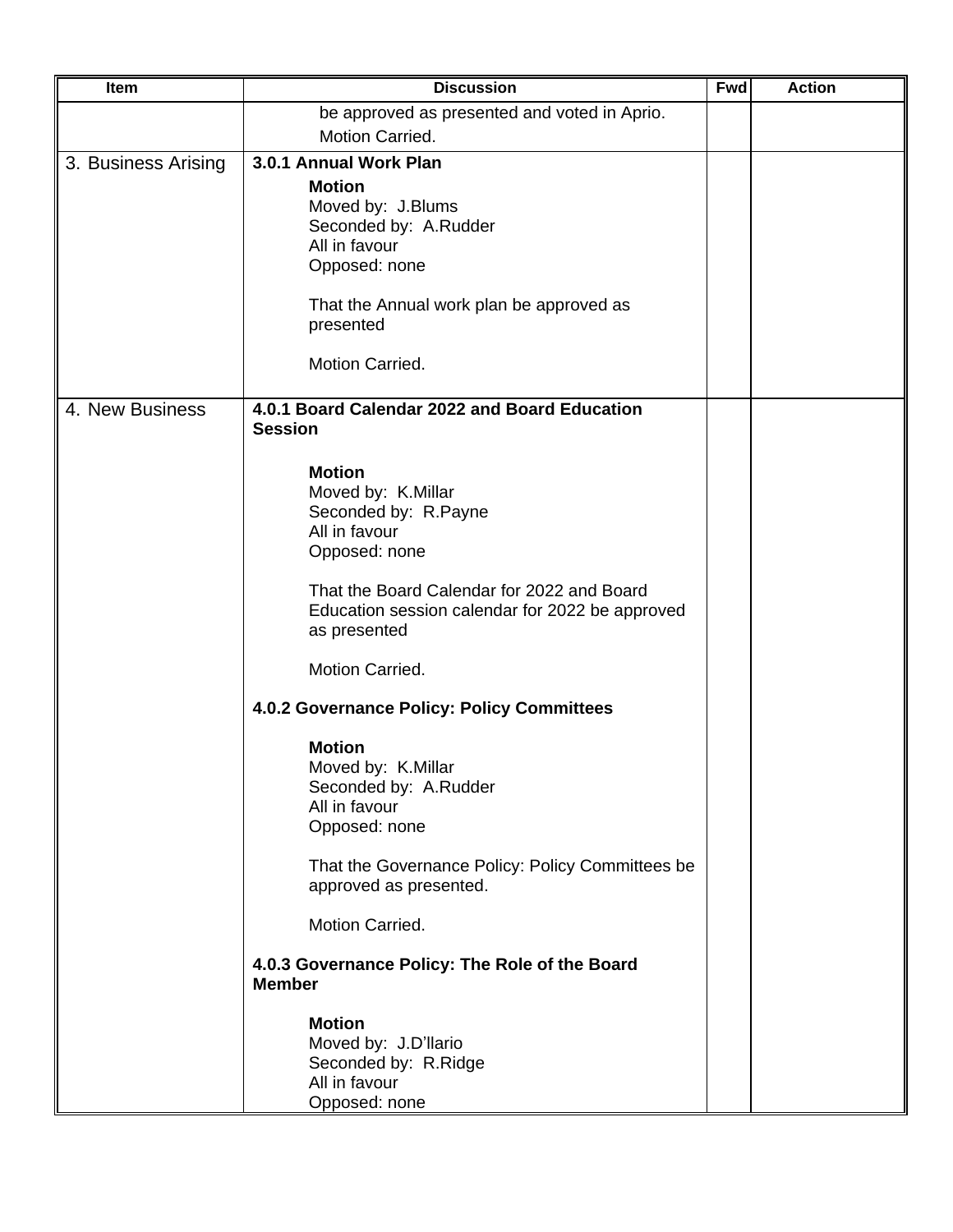| <b>Item</b>                        | <b>Discussion</b>                                                                                                                                                                                                                                                   | <b>Fwd</b> | <b>Action</b>                                                                                                                                                                |
|------------------------------------|---------------------------------------------------------------------------------------------------------------------------------------------------------------------------------------------------------------------------------------------------------------------|------------|------------------------------------------------------------------------------------------------------------------------------------------------------------------------------|
|                                    | That the Governance Policy: The Role of the Board<br>Member be approved as presented.                                                                                                                                                                               |            |                                                                                                                                                                              |
|                                    | Motion Carried.                                                                                                                                                                                                                                                     |            |                                                                                                                                                                              |
|                                    | 4.0.4 Board of Directors Self-Evaluation<br>The Board Self-Evaluation will be completed online via<br>Aprio.                                                                                                                                                        | X          | M.Ray-Daniels to<br>send link to Self-<br>Evaluation for<br>completion by the<br>Directors.                                                                                  |
|                                    | 4.0.5 CEO Performance<br>M.Ray-Daniels noted the timing and process for<br>completion of the CEO Performance review as per<br>governance policy. She noted the tool is new and<br>suggested feedback on the tool and process be shared<br>the Governance Committee. | X          | M.Ray-Daniels<br>will send the CEO<br>performance<br>evaluation to the<br>Directors of the<br>Board for<br>completion and<br>presentation to<br>the Governance<br>committee. |
|                                    | <b>4.0.6 Accreditation</b>                                                                                                                                                                                                                                          |            |                                                                                                                                                                              |
|                                    | M. Ray-Daniels provided an overview of the level of detail<br>and diligence involved in the preparation for Accreditation.                                                                                                                                          |            |                                                                                                                                                                              |
|                                    | The pre-meeting for the Governance Interview will be held<br>on Wednesday, December 8th at 4:30pm via Zoom.                                                                                                                                                         |            |                                                                                                                                                                              |
| 5. CEO Report                      | <b>CEO Report</b><br>G. Kalopsis returned to the meeting.                                                                                                                                                                                                           |            |                                                                                                                                                                              |
|                                    | M. Ray-Daniels presented the CEO report and responded<br>to questions from the Directors.                                                                                                                                                                           |            |                                                                                                                                                                              |
| 6. Foundation<br>Update            | <b>Foundation Update</b><br>No Updates                                                                                                                                                                                                                              |            |                                                                                                                                                                              |
| 7. Standing Agenda<br><b>Items</b> | <b>Standing Agenda Items</b><br><b>Governance Committee Update</b><br>No updates                                                                                                                                                                                    |            |                                                                                                                                                                              |